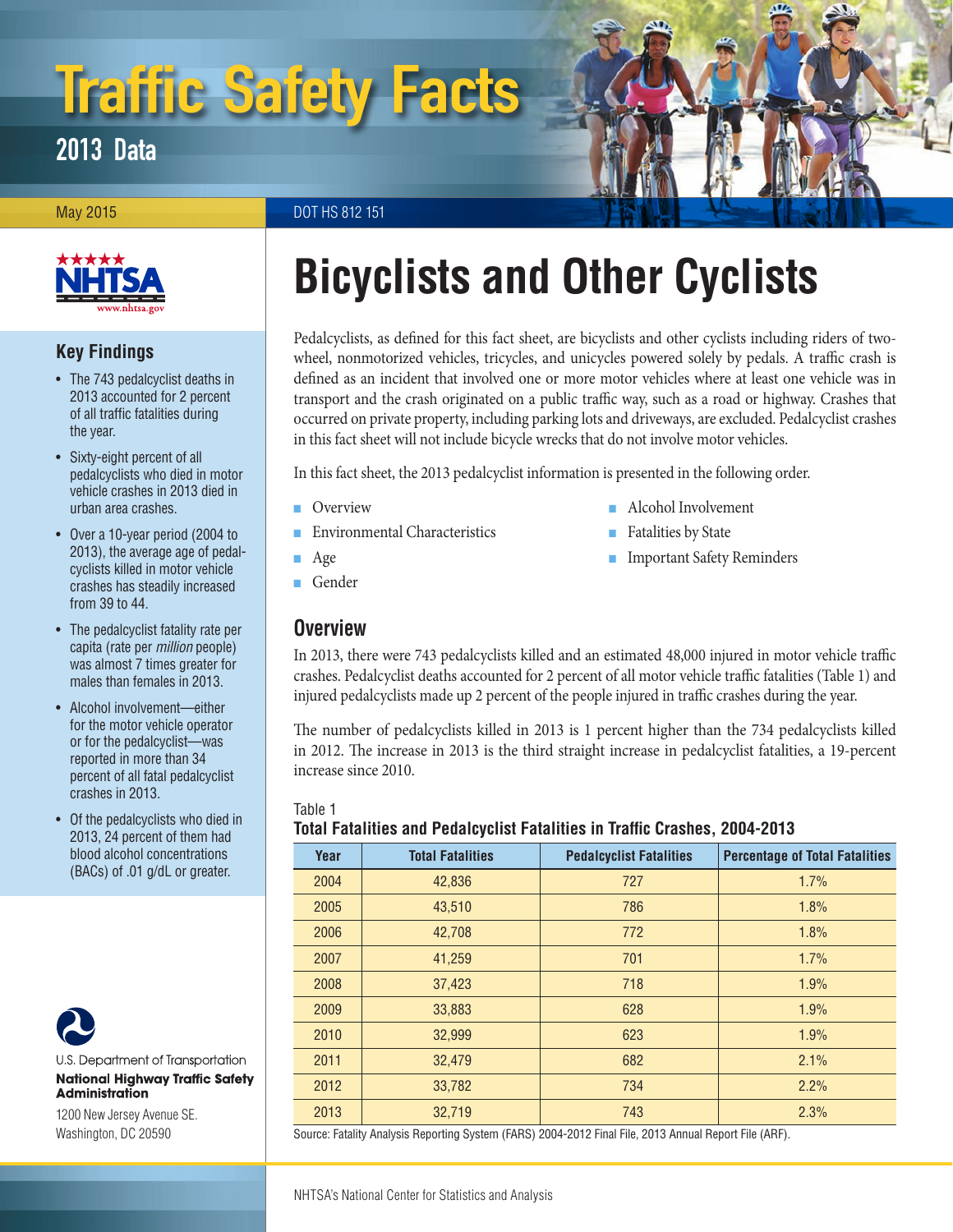# <span id="page-1-0"></span>**Environmental Characteristics**

Table 2 shows information about the setting surrounding the pedalcyslist fatalities in 2013 including land use, pedalcyclist location, and time of day.

- The majority occurred in urban areas (68%) as opposed to rural areas (32%).
- Most occurred at non-intersections (57%); a decrease from the 60 percent at non-intersections in 2012.
- Over half (56%) occurred from 3 p.m. to 11:59 p.m.
- The fewest pedalcyclist fatalities occurred from midnight to 5:59 a.m. (5% in each time frame).

#### Table 2

### **Percentage of Pedalcyclist Fatalities in Relation to Land Use, Pedalcyclist Location, and Time of Day, 2013**

| <b>Crash Setting</b>  | <b>Percentage of the Pedalcyclists Killed</b> |      |  |  |  |  |  |  |  |  |
|-----------------------|-----------------------------------------------|------|--|--|--|--|--|--|--|--|
| <b>Characteristic</b> | 2012                                          | 2013 |  |  |  |  |  |  |  |  |
|                       | <b>Land Use</b>                               |      |  |  |  |  |  |  |  |  |
| Rural                 | 31%                                           | 32%  |  |  |  |  |  |  |  |  |
| <b>Urban</b>          | 69%                                           | 68%  |  |  |  |  |  |  |  |  |
|                       | <b>Pedalcyclist Location</b>                  |      |  |  |  |  |  |  |  |  |
| Intersection          | 30%                                           | 34%  |  |  |  |  |  |  |  |  |
| Non-Intersection      | 60%                                           | 57%  |  |  |  |  |  |  |  |  |
| <b>Other</b>          | 10%                                           | 9%   |  |  |  |  |  |  |  |  |
|                       | <b>Time of Day</b>                            |      |  |  |  |  |  |  |  |  |
| Midnight $-2:59$ a.m. | 6%                                            | 5%   |  |  |  |  |  |  |  |  |
| $3$ a.m. $-5:59$ a.m. | 5%                                            | 5%   |  |  |  |  |  |  |  |  |
| 6 a.m. $-8:59$ a.m.   | 12%                                           | 11%  |  |  |  |  |  |  |  |  |
| $9 a.m. - 11:59 a.m.$ | 10%                                           | 11%  |  |  |  |  |  |  |  |  |
| Noon $-2:59$ p.m.     | 14%                                           | 11%  |  |  |  |  |  |  |  |  |
| $3 p.m. - 5:59 p.m.$  | 13%                                           | 17%  |  |  |  |  |  |  |  |  |
| 6 p.m. $-$ 8:59 p.m.  | 24%                                           | 22%  |  |  |  |  |  |  |  |  |
| $9 p.m. - 11:59 p.m.$ | 16%                                           | 17%  |  |  |  |  |  |  |  |  |

Source: FARS 2012 Final File, 2013 ARF.

Note: Percentage of unknown values are not displayed.

# <span id="page-1-1"></span>**Age**

In 2013, the average age of pedalcyclists killed in traffic crashes was 44. During the decade from 2004 to 2013, there was a steady increase in the average age of pedalcyclists both killed and injured in incidents involving motor vehicles as shown in Table 3.

#### Table 3

#### **Average Age of Pedalcyclists Killed and Injured 2004–2013**

| Year      | <b>Average Age of</b><br><b>Pedalcyclist Killed</b> | <b>Average Age of</b><br><b>Pedalcyclist Injured</b> |
|-----------|-----------------------------------------------------|------------------------------------------------------|
| 2004      | 39                                                  | 29                                                   |
| 2005      | 39                                                  | 29                                                   |
| 2006      | 41                                                  | 30                                                   |
| 2007      | 40                                                  | 29                                                   |
| 2008      | 41                                                  | 30                                                   |
| 2009      | 41                                                  | 30                                                   |
| 2010      | 42                                                  | 31                                                   |
| 2011      | 43                                                  | 32                                                   |
| 2012      | 43                                                  | 32                                                   |
| 2013      | 44                                                  | 32                                                   |
| 2004-2013 | 41                                                  | 31                                                   |

Sources: FARS 2004–2012 Final File, 2013 ARF. National Automotive Sampling System (NASS) General Estimates System (GES) 2004–2013.

Pedalcyclists 55 to 59 years old had the highest fatality rate (4.86 per *million* people) based on population. However, the highest injury rate (376 per *million* people) occurred in the 20-to-24 age group.

Children under 15 accounted for 7 percent of all pedalcyclists killed and 11 percent of those injured in traffic crashes in 2013. Table 4 provides a breakdown of pedalcyclist killed and injured in 2013, as well as fatality and injury rates according to the age of the pedalcyclist.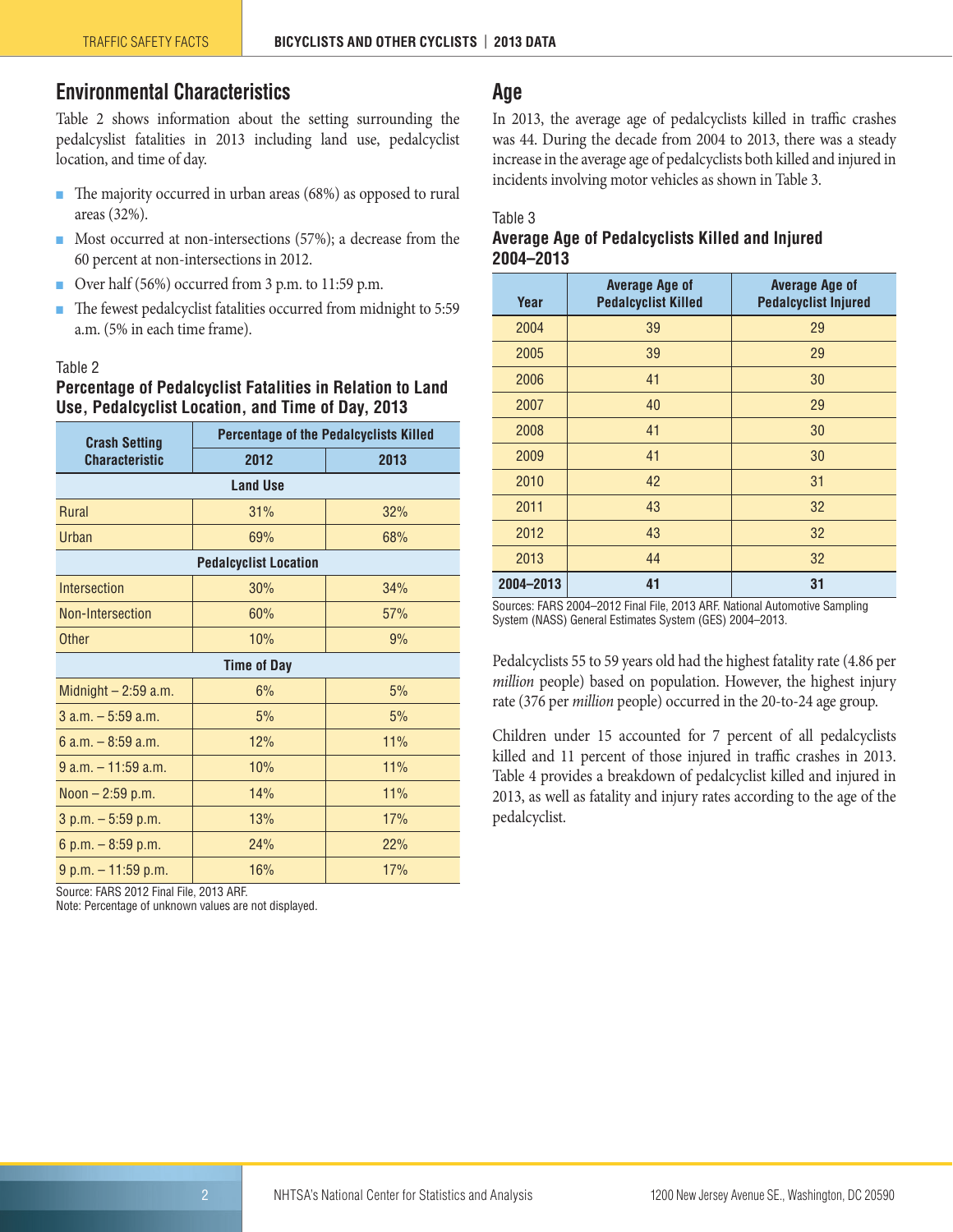#### Table 4 **Pedalcyclists Killed and Injured and Fatality and Injury Rates by Age and Gender, 2013**

|                      | <b>Male</b>   |                                  |                          | <b>Female</b>  |                                  |                          | <b>Total</b>  |                                  |                          |
|----------------------|---------------|----------------------------------|--------------------------|----------------|----------------------------------|--------------------------|---------------|----------------------------------|--------------------------|
| Age<br>(Years)       | <b>Killed</b> | <b>Population</b><br>(thousands) | <b>Fatality</b><br>Rate* | <b>Killed</b>  | <b>Population</b><br>(thousands) | <b>Fatality</b><br>Rate* | <b>Killed</b> | <b>Population</b><br>(thousands) | <b>Fatality</b><br>Rate* |
| < 5                  | 3             | 10,152                           | 0.30                     | $\overline{0}$ | 9,716                            | 0.00                     | 3             | 19,868                           | 0.15                     |
| $5 - 9$              | 15            | 10,509                           | 1.43                     | $\overline{2}$ | 10,062                           | 0.20                     | 17            | 20,571                           | 0.83                     |
| $10 - 14$            | 30            | 10,553                           | 2.84                     | $\overline{2}$ | 10,098                           | 0.20                     | 32            | 20,650                           | 1.55                     |
| Children $(\leq 14)$ | 48            | 31,214                           | 1.54                     | $\overline{4}$ | 29,875                           | 0.13                     | 52            | 61,089                           | 0.85                     |
| $15 - 19$            | 49            | 10,846                           | 4.52                     | $\, 8$         | 10,313                           | 0.78                     | 57            | 21,159                           | 2.69                     |
| $20 - 24$            | 37            | 11,679                           | 3.17                     | 17             | 11,116                           | 1.53                     | 54            | 22,795                           | 2.37                     |
| $25 - 29$            | 35            | 10,960                           | 3.19                     | $\overline{7}$ | 10,620                           | 0.66                     | 42            | 21,580                           | 1.95                     |
| $30 - 34$            | 26            | 10,682                           | 2.43                     | $\overline{4}$ | 10,583                           | 0.38                     | 30            | 21,264                           | 1.41                     |
| $35 - 39$            | 25            | 9,785                            | 2.55                     | $\overline{4}$ | 9,819                            | 0.41                     | 29            | 19,604                           | 1.48                     |
| $40 - 44$            | 40            | 10,360                           | 3.86                     | 4              | 10,489                           | 0.38                     | 44            | 20,849                           | 2.11                     |
| $45 - 49$            | 66            | 10,498                           | 6.29                     | 10             | 10,710                           | 0.93                     | 76            | 21,208                           | 3.58                     |
| $50 - 54$            | 79            | 11,071                           | 7.14                     | 12             | 11,488                           | 1.04                     | 91            | 22,559                           | 4.03                     |
| $55 - 59$            | 91            | 10,282                           | 8.85                     | 12             | 10,912                           | 1.10                     | 103           | 21,194                           | 4.86                     |
| $60 - 64$            | 52            | 8,674                            | 5.99                     | $\overline{7}$ | 9,448                            | 0.74                     | 59            | 18,122                           | 3.26                     |
| $65 - 69$            | 41            | 6,913                            | 5.93                     | 4              | 7,696                            | 0.52                     | 45            | 14,609                           | 3.08                     |
| $70 - 74$            | 22            | 4,884                            | 4.50                     | $\overline{2}$ | 5,724                            | 0.35                     | 24            | 10,608                           | 2.26                     |
| $75 - 79$            | 12            | 3,390                            | 3.54                     | $\mathbf{1}$   | 4,288                            | 0.23                     | 13            | 7,678                            | 1.69                     |
| $80+$                | 17            | 4,412                            | 3.85                     | $\mathbf{1}$   | 7,397                            | 0.14                     | 18            | 11,809                           | 1.52                     |
| Seniors $(≥65)$      | 92            | 19,600                           | 4.69                     | 8              | 25,104                           | 0.32                     | 100           | 44,704                           | 2.24                     |
| Total <sup>+</sup>   | 645           | 155,652                          | 4.14                     | 97             | 160,477                          | 0.60                     | 742           | 316,129                          | 2.35                     |

|                      | <b>Male</b>    |                                  |                     | <b>Female</b>   |                                  |                     | <b>Total</b>   |                                  |                     |
|----------------------|----------------|----------------------------------|---------------------|-----------------|----------------------------------|---------------------|----------------|----------------------------------|---------------------|
| Age<br>(Years)       | <b>Injured</b> | <b>Population</b><br>(thousands) | <b>Injury Rate*</b> | <b>Injured</b>  | <b>Population</b><br>(thousands) | <b>Injury Rate*</b> | <b>Injured</b> | <b>Population</b><br>(thousands) | <b>Injury Rate*</b> |
| < 5                  | $* *$          | 10,152                           | $\star\star$        | $\star\star$    | 9,716                            | $\star\star$        | $\star\star$   | 19,868                           | $\star \star$       |
| $5-9$                | 1,000          | 10,509                           | 73                  | $\star\star$    | 10,062                           | $\star\star$        | 1,000          | 20,571                           | 50                  |
| $10 - 14$            | 3,000          | 10,553                           | 325                 | 1,000           | 10,098                           | 53                  | 4,000          | 20,650                           | 192                 |
| Children $(\leq 14)$ | 4,000          | 31,214                           | 136                 | 1,000           | 29,875                           | 29                  | 5,000          | 61,089                           | 83                  |
| $15 - 19$            | 5,000          | 10,846                           | 486                 | 1,000           | 10,313                           | 130                 | 7,000          | 21,159                           | 313                 |
| $20 - 24$            | 7,000          | 11,679                           | 623                 | 1,000           | 11,116                           | 117                 | 9,000          | 22,795                           | 376                 |
| $25 - 29$            | 5,000          | 10,960                           | 428                 | 1,000           | 10,620                           | 81                  | 6,000          | 21,580                           | 257                 |
| $30 - 34$            | 4,000          | 10,682                           | 331                 | 1,000           | 10,583                           | 61                  | 4,000          | 21,264                           | 197                 |
| $35 - 39$            | 2,000          | 9,785                            | 164                 | $\star$ $\star$ | 9,819                            | $\star\star$        | 2,000          | 19,604                           | 101                 |
| $40 - 44$            | 3,000          | 10,360                           | 327                 | $\star\,\star$  | 10,489                           | $\star\star$        | 4,000          | 20,849                           | 176                 |
| $45 - 49$            | 3,000          | 10,498                           | 282                 | 1,000           | 10,710                           | 89                  | 4,000          | 21,208                           | 184                 |
| $50 - 54$            | 3,000          | 11,071                           | 245                 | $\star$ $\star$ | 11,488                           | $\star\star$        | 3,000          | 22,559                           | 139                 |
| $55 - 59$            | 1,000          | 10,282                           | 142                 | $\star$ $\star$ | 10,912                           | $\star \star$       | 2,000          | 21,194                           | 82                  |
| $60 - 64$            | 1,000          | 8,674                            | 142                 | $\star \star$   | 9,448                            | $\star\star$        | 1,000          | 18,122                           | 76                  |
| $65 - 69$            | 1,000          | 6,913                            | 88                  | $\star\star$    | 7,696                            | $\star\star$        | 1,000          | 14,609                           | 70                  |
| $70 - 74$            | 1,000          | 4,884                            | 117                 | $\star$ $\star$ | 5,724                            | $\star \star$       | 1,000          | 10,608                           | 61                  |
| $75 - 79$            | $* *$          | 3,390                            | $\star\star$        | $\star\star$    | 4,288                            | $\star\star$        | $\star\star$   | 7,678                            | $\star\,\star$      |
| $80+$                | $\star \star$  | 4,412                            | $\star\star$        | $\star$ $\star$ | 7,397                            | $\star \star$       | $\star\star$   | 11,809                           | $\star\,\star$      |
| Seniors $(≥65)$      | 2,000          | 19,600                           | 88                  | 1,000           | 25,104                           | 22                  | 2,000          | 44,704                           | 51                  |
| <b>Total</b>         | 40,000         | 155,652                          | 258                 | 8,000           | 160,477                          | 50                  | 48,000         | 316,129                          | 152                 |

Sources: FARS 2012 Final File, 2013 ARF. NASS GES 2013. Bureau of the Census population.

\*Rate per million population.

\*\*Less than 500 injured; injury rate not shown. † Total inludes 5 male fatalities of unknown age. One pedalcyclist of unknown gender is not included.

Note: Injured totals may not equal sum of components due to independent rounding.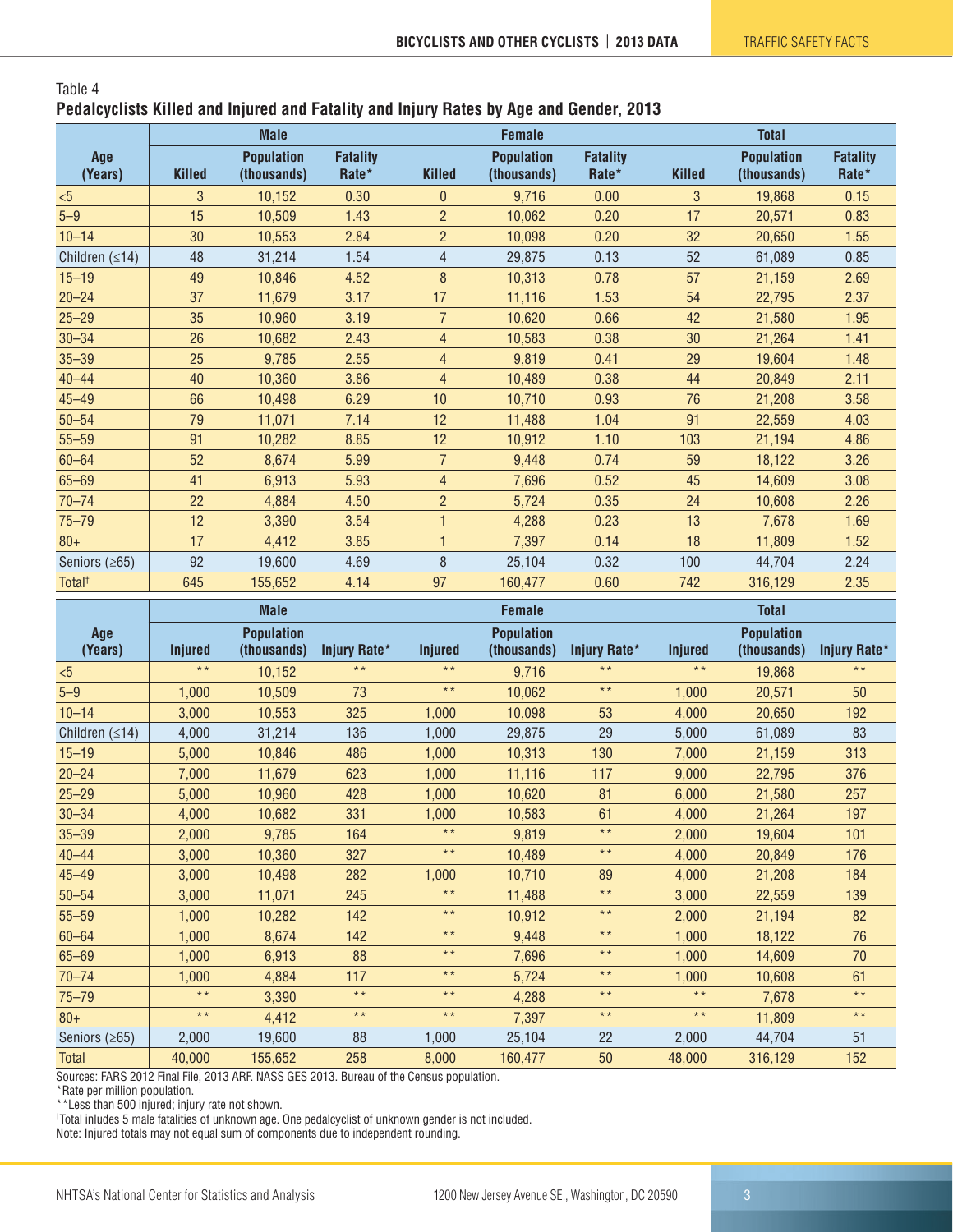## <span id="page-3-0"></span>**Gender**

The majority of the pedalcyclists killed (87%) or injured (83%) in 2013 were males. The highest number of male fatalities were 55 to 59 years old (91), and the most males injured were between 20 to 24 years old (7,000). In 2013, the pedalcycist fatality rate per capita was almost 7 times higher for males than for females, and the injury rate per capita was over 5 times higher for males (Table 4).

# <span id="page-3-1"></span>**Alcohol Involvement**

Almost one-fourth (24%) of the pedalcyclists killed in 2013 had BACs of .01 g/dL or higher, and one-fifth (20%) had BACs of .08 g/ dL or higher.

Alcohol involvement (BAC of .01+ g/dL)—either for the motor vehicle driver or the pedalcyclist—was reported in 34 percent of the traffic crashes that resulted in pedalcyclist fatalities in 2013 as shown in Table 5. In 29 percent of the crashes, either the driver or the pedalcycist was reported to have a BAC of .08 g/dL or higher. Lower alcohol levels (BAC .01 to .07 g/dL) were reported in 5 percent of the crashes.

#### Table 5

# **Crashes Involving Pedalcyclist Fatalities by the Highest BAC of Involved Pedalcyclists and Drivers**

|      | $BAC = .00$   |                | $BAC = .01-.07$ |                | $BAC=.08+$    |                | $BAC=.01+$    |                | <b>Total</b>  |
|------|---------------|----------------|-----------------|----------------|---------------|----------------|---------------|----------------|---------------|
| Year | <b>Number</b> | <b>Percent</b> | <b>Number</b>   | <b>Percent</b> | <b>Number</b> | <b>Percent</b> | <b>Number</b> | <b>Percent</b> | <b>Number</b> |
| 2012 | 456           | 62%            | 39              | 5%             | 236           | 32%            | 275           | 38%            | 730           |
| 2013 | 488           | 66%            | 39              | 5%             | 213           | 29%            | 252           | 34%            | 740           |

Source: FARS 2012 Final File, 2013 ARF.

# <span id="page-3-2"></span>**Fatalities by State**

Table 6 shows total traffic fatalities, pedalcyclist fatalities, population, and fatality rates by State in 2013. Among all States and the District of Columbia (DC), fatalities in all motor vehicle traffic crashes in 2013 ranged from 3,382 (highest) to 20 (lowest) depending on the size and population of the State and DC. Included also in Table 6 is Puerto Rico, which is not included in the overall U.S. total. In 2013:

- Pedalcyclist fatalities were highest in California (141), Florida (133) and Texas (48).
- There were no pedalcyslist fatalities in Vermont, Wyoming, South Dakota, Nebraska, and West Virginia.
- The proportion of pedalcyclist fatalities among total fatalities in States ranged from a high of 5.5 percent (Florida) to a low of 0.4 percent (Montana) for those States experiencing pedalcyclist fatalities, compared to the national proportion of 2.3 percent.
- The highest fatality rate per *million* population was in Florida (6.80 fatalities per *million* residents) followed by Arizona (4.70 fatalities per *million* residents), compared to the national rate of 2.35.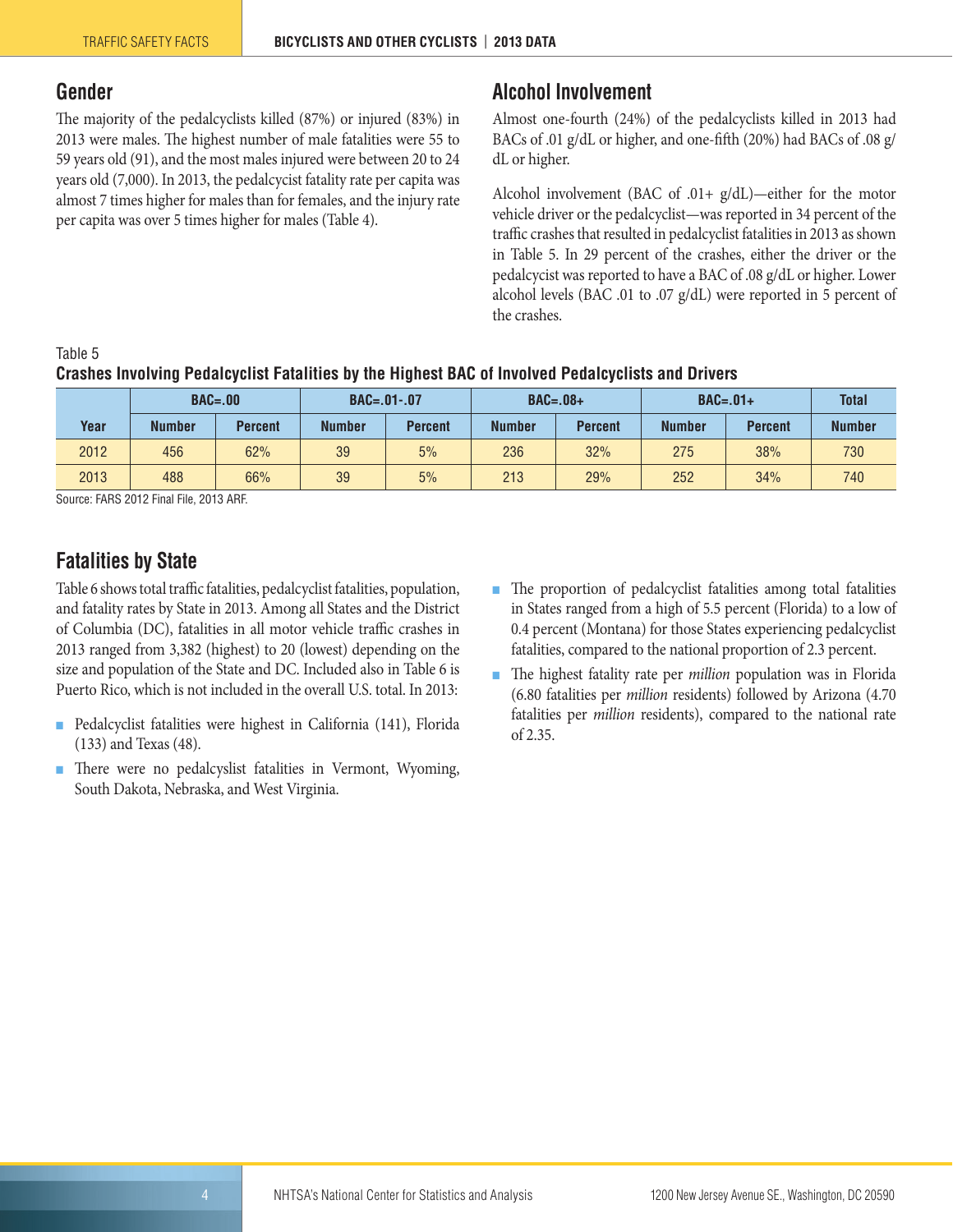#### Table 6 **Total and Pedalcyclist Traffic Fatalities and Fatality Rates by State, 2013**

| <b>State</b>                           | <b>Total</b><br><b>Traffic Fatalities</b> | <b>Pedalcyclist</b><br><b>Fatalities</b> | <b>Percentage of</b><br><b>Total Traffic Fatalities</b> | <b>Resident Population</b><br>(thousands) | <b>Pedalcyclist Fatalities</b><br>per Million Population |
|----------------------------------------|-------------------------------------------|------------------------------------------|---------------------------------------------------------|-------------------------------------------|----------------------------------------------------------|
| Alabama                                | 852                                       | 6                                        | 0.7%                                                    | 4,834                                     | 1.24                                                     |
| Alaska                                 | 51                                        | $\mathbf{1}$                             | 2.0%                                                    | 735                                       | 1.36                                                     |
| Arizona                                | 849                                       | 31                                       | 3.7%                                                    | 6,627                                     | 4.68                                                     |
| <b>Arkansas</b>                        | 483                                       | $\overline{4}$                           | 0.8%                                                    | 2,959                                     | 1.35                                                     |
| California                             | 3,000                                     | 141                                      | 4.7%                                                    | 38,333                                    | 3.68                                                     |
| Colorado                               | 481                                       | 12                                       | 2.5%                                                    | 5,268                                     | 2.28                                                     |
| <b>Connecticut</b>                     | 276                                       | $\overline{3}$                           | 1.1%                                                    | 3,596                                     | 0.83                                                     |
| <b>Delaware</b>                        | 99                                        | $\mathbf{1}$                             | 1.0%                                                    | 926                                       | 1.08                                                     |
| <b>Dist of Columbia</b>                | $\overline{20}$                           | $\mathbf{1}$                             | 5.0%                                                    | 646                                       | 1.55                                                     |
| Florida                                | 2,407                                     | 133                                      | 5.5%                                                    | 19,553                                    | 6.80                                                     |
|                                        | 1,179                                     | 28                                       | 2.4%                                                    | 9,992                                     | 2.80                                                     |
| Georgia<br>Hawaii                      | 102                                       | $\overline{2}$                           | 2.0%                                                    | 1,404                                     | 1.42                                                     |
| <b>Idaho</b>                           | $\overline{214}$                          | $\overline{3}$                           | 1.4%                                                    | 1,612                                     | 1.86                                                     |
| <b>Illinois</b>                        | 991                                       | $\overline{30}$                          |                                                         |                                           | 2.33                                                     |
|                                        | 783                                       | 14                                       | 3.0%                                                    | 12,882                                    | 2.13                                                     |
| Indiana                                |                                           |                                          | 1.8%                                                    | 6,571                                     |                                                          |
| Iowa                                   | $\overline{317}$                          | $\overline{3}$                           | 0.9%                                                    | 3,090                                     | 0.97                                                     |
| <b>Kansas</b>                          | $\overline{350}$                          | $\overline{6}$                           | 1.7%                                                    | 2,894                                     | 2.07                                                     |
| Kentucky                               | 638                                       | $\overline{3}$                           | 0.5%                                                    | 4,395                                     | 0.68                                                     |
| Louisiana                              | 703                                       | 14                                       | 2.0%                                                    | 4,625                                     | 3.03                                                     |
| <b>Maine</b>                           | $\overline{145}$                          | $\overline{4}$                           | 2.8%                                                    | 1,328                                     | 3.01                                                     |
| <b>Maryland</b>                        | 465                                       | $\overline{6}$                           | 1.3%                                                    | 5,929                                     | 1.01                                                     |
| <b>Massachusetts</b>                   | 326                                       | $\overline{6}$                           | 1.8%                                                    | 6,693                                     | 0.90                                                     |
| Michigan                               | 947                                       | $\overline{27}$                          | 2.9%                                                    | 9,896                                     | 2.73                                                     |
| Minnesota                              | 387                                       | $\boldsymbol{6}$                         | 1.6%                                                    | 5,420                                     | 1.11                                                     |
| Mississippi                            | 613                                       | $\overline{6}$                           | 1.0%                                                    | 2,991                                     | 2.01                                                     |
| <b>Missouri</b>                        | $\overline{757}$                          | $\overline{\mathcal{L}}$                 | 0.5%                                                    | 6,044                                     | 0.66                                                     |
| <b>Montana</b>                         | 229                                       | $\mathbf{1}$                             | 0.4%                                                    | 1,015                                     | 0.99                                                     |
| Nebraska                               | $\overline{211}$                          | $\pmb{0}$                                | 0.0%                                                    | 1,869                                     | 0.00                                                     |
| Nevada                                 | 262                                       | $\overline{7}$                           | 2.7%                                                    | 2,790                                     | 2.51                                                     |
| <b>New Hampshire</b>                   | 135                                       | $\overline{4}$                           | 3.0%                                                    | 1,323                                     | 3.02                                                     |
| New Jersey                             | $\overline{542}$                          | 14                                       | 2.6%                                                    | 8,899                                     | 1.57                                                     |
| <b>New Mexico</b>                      | 310                                       | $\overline{4}$                           | 1.3%                                                    | 2,085                                     | 1.92                                                     |
| <b>New York</b>                        | 1,199                                     | 40                                       | 3.3%                                                    | 19,651                                    | 2.04                                                     |
| <b>North Carolina</b>                  | 1,289                                     | $\overline{22}$                          | 1.7%                                                    | 9,848                                     | 2.23                                                     |
| <b>North Dakota</b>                    | 148                                       | $\mathbf{1}$                             | 0.7%                                                    | 723                                       | 1.38                                                     |
| Ohio                                   | 989                                       | 19                                       | 1.9%                                                    | 11,571                                    | 1.64                                                     |
| <b>Oklahoma</b>                        | 678                                       | 13                                       | 1.9%                                                    | 3,851                                     | 3.38                                                     |
| Oregon                                 | 313                                       | $\overline{3}$                           | 1.0%                                                    | 3,930                                     | 0.76                                                     |
| Pennsylvania                           | 1,208                                     | $\overline{11}$                          | 0.9%                                                    | 12,774                                    | 0.86                                                     |
| <b>Rhode Island</b>                    | 65                                        | $\overline{3}$                           | 4.6%                                                    | 1,052                                     | 2.85                                                     |
| <b>South Carolina</b>                  | 767                                       | $\overline{15}$                          | 2.0%                                                    | 4,775                                     | 3.14                                                     |
| <b>South Dakota</b>                    | $\overline{135}$                          | $\pmb{0}$                                | 0.0%                                                    | 845                                       | 0.00                                                     |
| <b>Tennessee</b>                       | 995                                       | $\overline{8}$                           | 0.8%                                                    | 6,496                                     | 1.23                                                     |
| <b>Texas</b>                           | 3,382                                     | 48                                       | 1.4%                                                    | 26,448                                    | 1.81                                                     |
| <b>Utah</b>                            | 220                                       | $\overline{6}$                           | 2.7%                                                    | 2,901                                     | 2.07                                                     |
| Vermont                                | 69                                        | $\overline{0}$                           | 0.0%                                                    | 627                                       | 0.00                                                     |
| Virginia                               | 740                                       | $\overline{8}$                           | 1.1%                                                    | 8,260                                     | 0.97                                                     |
| Washington                             | 436                                       | $\overline{11}$                          | 2.5%                                                    | 6,971                                     | 1.58                                                     |
| <b>West Virginia</b>                   | 332                                       | $\pmb{0}$                                | 0.0%                                                    | 1,854                                     | 0.00                                                     |
| Wisconsin                              | 543                                       | 10                                       | 1.8%                                                    | 5,743                                     | 1.74                                                     |
| Wyoming                                | 87                                        | $\mathbf{0}$                             | 0.0%                                                    | 583                                       | 0.00                                                     |
| U.S. Total                             | 32,719                                    | 743                                      | 2.3%                                                    | 316,129                                   | 2.35                                                     |
| <b>Puerto Rico</b>                     | 344                                       | $\overline{11}$                          | 3.2%                                                    | 3,615                                     | 3.04                                                     |
| Course: FADO 0019 ADE Durasu of Course |                                           |                                          |                                                         |                                           |                                                          |

Source: FARS 2013 ARF. Bureau of Census population.